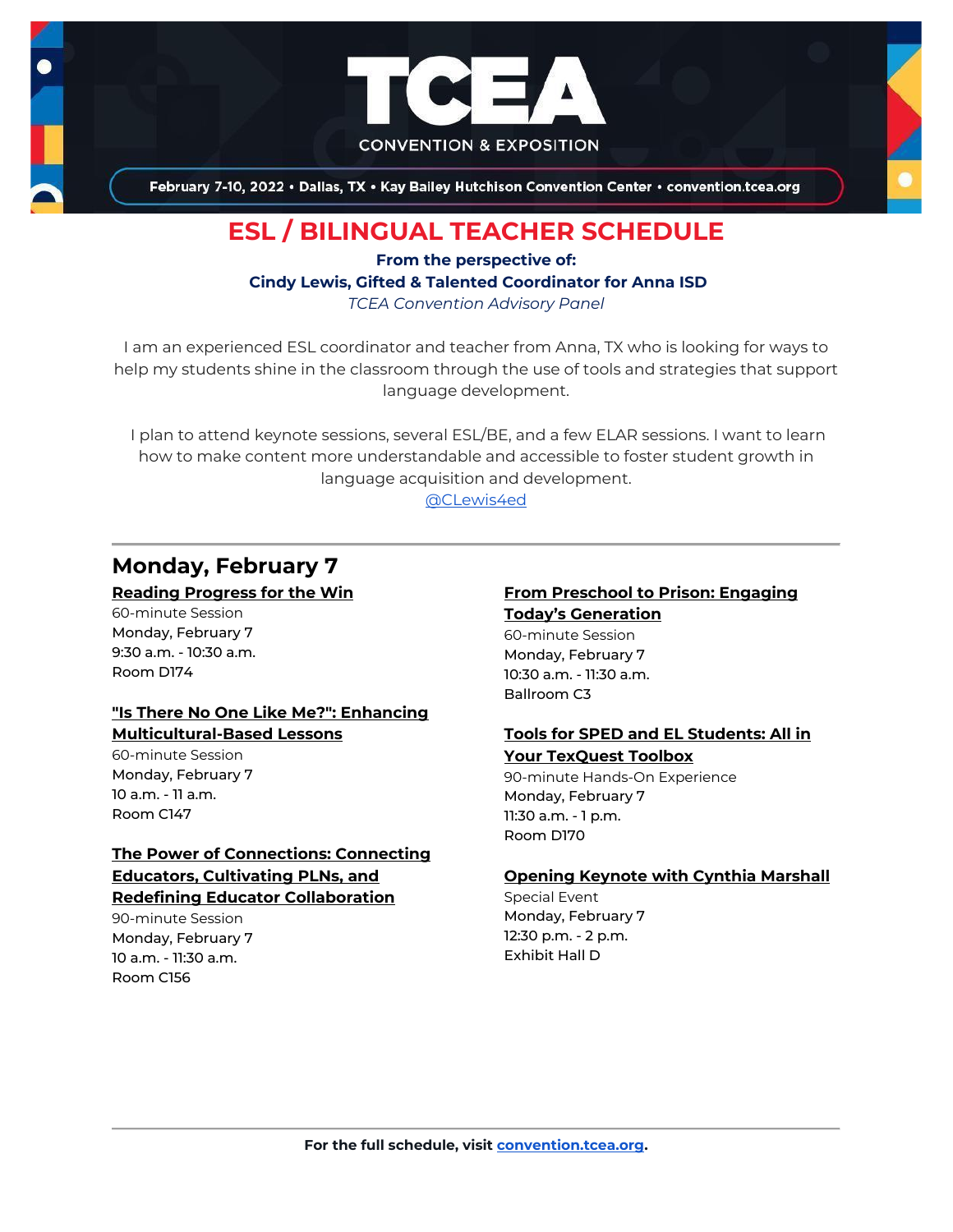



February 7-10, 2022 . Dallas, TX . Kay Bailey Hutchison Convention Center . convention.tcea.org

#### **[Digital Storytelling in the Foreign](https://register.tcea.org/2022/session_list.cfm?session_key=02365976-F04D-A206-2B64-61F5A8828D2B&session_date=Monday,%20Feb%2007,%202022)  [Language Classroom](https://register.tcea.org/2022/session_list.cfm?session_key=02365976-F04D-A206-2B64-61F5A8828D2B&session_date=Monday,%20Feb%2007,%202022)** 60-minute Session

Monday, February 7 1:30 p.m. - 2:30 p.m. Room D174

## **[Blended Learning and Station Rotation](https://register.tcea.org/2022/session_list.cfm?session_key=0231D30B-F04D-A206-2B64-8F66FA8F35A4&session_date=Monday,%20Feb%2007,%202022)**

#### **[in Secondary ELAR Classrooms](https://register.tcea.org/2022/session_list.cfm?session_key=0231D30B-F04D-A206-2B64-8F66FA8F35A4&session_date=Monday,%20Feb%2007,%202022)**

90-minute Hands-On Experience Monday, February 7 3:30 p.m. - 5 p.m. Room D170

# **Tuesday, February 8**

#### **[Special Population Educators \(ESL/ELL,](https://register.tcea.org/2022/session_list.cfm?session_key=5EB27693-F04D-A206-2B64-B0DA6FDC956B&session_date=Tuesday,%20Feb%2008,%202022)  [GT, SPED\) Meetup](https://register.tcea.org/2022/session_list.cfm?session_key=5EB27693-F04D-A206-2B64-B0DA6FDC956B&session_date=Tuesday,%20Feb%2008,%202022)**

## Special Event

Tuesday, February 8 8:30 a.m. – 9:30 a.m. Room D221

#### **[Optimizing Cutting-Edge Technology to](https://register.tcea.org/2022/session_list.cfm?session_key=023E0D2B-F04D-A206-2B64-C17647851ACA&session_date=Tuesday,%20Feb%2008,%202022)  [Make Learning Accessible for Special](https://register.tcea.org/2022/session_list.cfm?session_key=023E0D2B-F04D-A206-2B64-C17647851ACA&session_date=Tuesday,%20Feb%2008,%202022)  [Needs Students](https://register.tcea.org/2022/session_list.cfm?session_key=023E0D2B-F04D-A206-2B64-C17647851ACA&session_date=Tuesday,%20Feb%2008,%202022)**

60-minute Session Tuesday, February 8 1 p.m. - 2 p.m. Room D174

# **Wednesday, February 9**

### **[Dedicated Exhibit Hall](https://register.tcea.org/2022/session_list.cfm?session_key=61CDD8E6-F04D-A206-2B64-74AAAD8173D7&session_date=Wednesday,%20Feb%2009,%202022)**

Special Event Wednesday, February 9 2 p.m. – 3 p.m. Exhibit Hall

## **[The "YOU" in YouTube](https://register.tcea.org/2022/session_list.cfm?session_key=024252C8-F04D-A206-2B64-B1CCDDEF6494&session_date=Wednesday,%20Feb%2009,%202022)**

60-minute Session Wednesday, February 9 3 p.m. - 4 p.m. Room D162

### **[Diversity and Inclusion in STEM](https://register.tcea.org/2022/session_list.cfm?session_key=02368551-F04D-A206-2B64-82AD02836318&session_date=Monday,%20Feb%2007,%202022)**

60-minute Roundtable Discussion Monday, February 7 4 p.m. - 5 p.m. Room D220/227

### **[Robert Knight Exhibit Hall](https://register.tcea.org/2022/session_list.cfm?session_key=61CDF249-F04D-A206-2B64-15D6559D2515&session_date=Tuesday,%20Feb%2008,%202022)**

Special Event Tuesday, February 8 2 p.m. – 7 p.m. Exhibit Hall

#### **[What Do You Mean?](https://register.tcea.org/2022/session_list.cfm?session_key=0245E82F-F04D-A206-2B64-00D5293EDE94&session_date=Wednesday,%20Feb%2009,%202022)**

45-minute Session Wednesday, February 9 3:30 p.m. - 4:15 p.m. Ballroom D1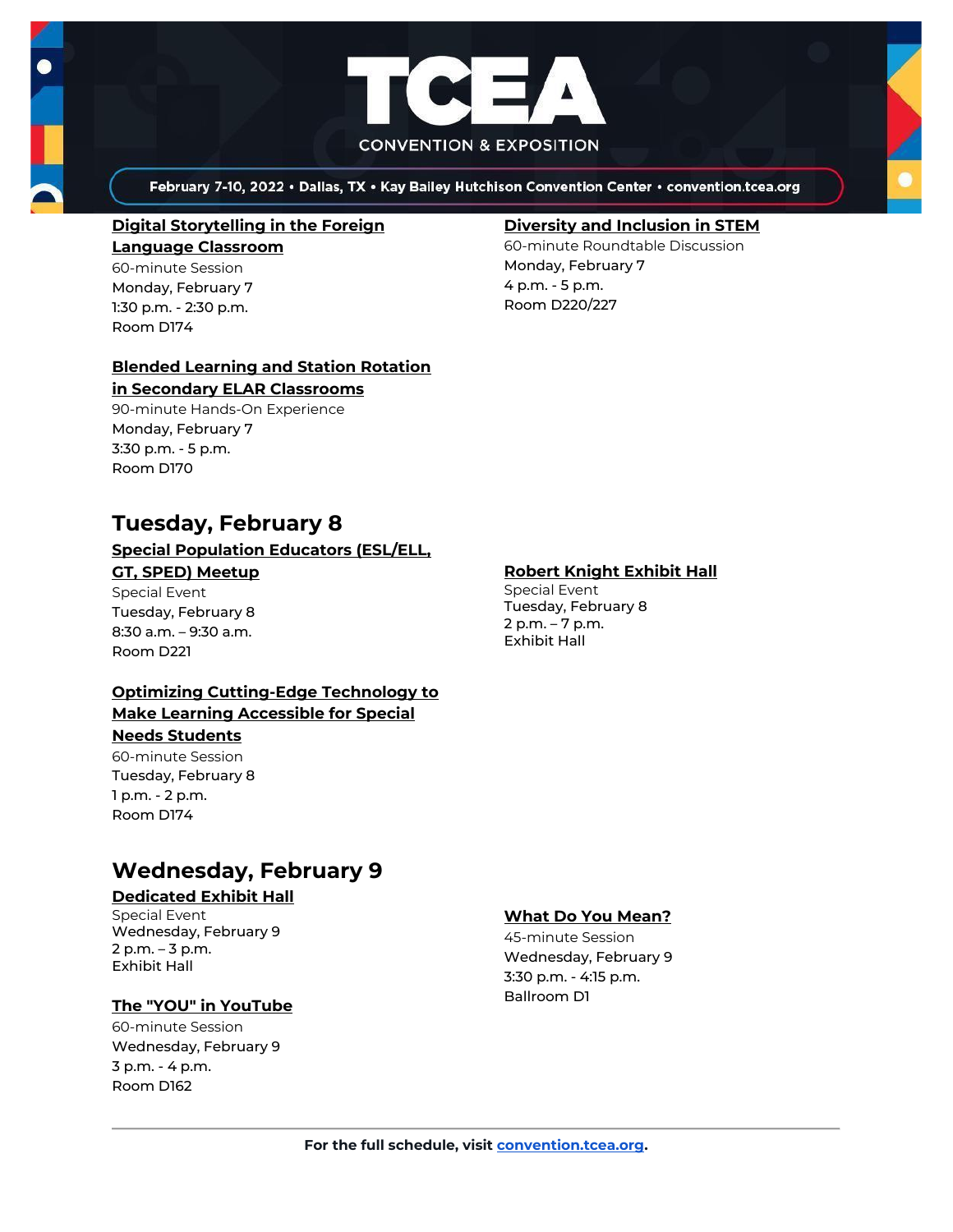

February 7-10, 2022 . Dallas, TX . Kay Bailey Hutchison Convention Center . convention.tcea.org

## **Thursday, February 10**

**[Choosing Resources and Platforms to](https://register.tcea.org/2022/session_list.cfm?session_key=023733D5-F04D-A206-2B64-F1D59A6EEA8F&session_date=Thursday,%20Feb%2010,%202022)  [Promote Equity, Inclusion, and Anti](https://register.tcea.org/2022/session_list.cfm?session_key=023733D5-F04D-A206-2B64-F1D59A6EEA8F&session_date=Thursday,%20Feb%2010,%202022)[racism](https://register.tcea.org/2022/session_list.cfm?session_key=023733D5-F04D-A206-2B64-F1D59A6EEA8F&session_date=Thursday,%20Feb%2010,%202022)**

60-minute Session Thursday, February 10 8 a.m. - 9 a.m. Room C146

#### **[Foster an Inclusive Classroom with](https://register.tcea.org/2022/session_list.cfm?session_key=0237D59F-F04D-A206-2B64-F8BD8CA8B219&session_date=Thursday,%20Feb%2010,%202022)  [Flipgrid](https://register.tcea.org/2022/session_list.cfm?session_key=0237D59F-F04D-A206-2B64-F8BD8CA8B219&session_date=Thursday,%20Feb%2010,%202022)**

60-minute Session Thursday, February 10 8:30 a.m. - 9:30 a.m. Room D174

### **[Esports, an Endeavor of Belonging](https://register.tcea.org/2022/session_list.cfm?session_key=02354802-F04D-A206-2B64-F3A8F77601BF&session_date=Thursday,%20Feb%2010,%202022)**

Poster Session Thursday, February 10 9 a.m. - 11 a.m. Room D222: Poster 3

#### **[Empower Every Student with Microsoft](https://register.tcea.org/2022/session_list.cfm?session_key=0237050E-F04D-A206-2B64-28382FA593CF&session_date=Thursday,%20Feb%2010,%202022)  [Accessibility Tools](https://register.tcea.org/2022/session_list.cfm?session_key=0237050E-F04D-A206-2B64-28382FA593CF&session_date=Thursday,%20Feb%2010,%202022)**

60-minute Session Thursday, February 10 10 a.m. - 11 a.m. Room D174

#### **[Equity and Inclusion: You Are the Binder](https://register.tcea.org/2022/session_list.cfm?session_key=61A20696-F04D-A206-2B64-9B7608A74DD8&session_date=Thursday,%20Feb%2010,%202022)**

60-minute Session Thursday, February 10 10:30 a.m. - 11:30 a.m. Ballroom C1

## **[Amplified Voices: Using Spoken Word](https://register.tcea.org/2022/session_list.cfm?session_key=02309352-F04D-A206-2B64-FAAC209EECF7&session_date=Thursday,%20Feb%2010,%202022)  [Poetry to Connect Students District-](https://register.tcea.org/2022/session_list.cfm?session_key=02309352-F04D-A206-2B64-FAAC209EECF7&session_date=Thursday,%20Feb%2010,%202022)**

#### **[wide](https://register.tcea.org/2022/session_list.cfm?session_key=02309352-F04D-A206-2B64-FAAC209EECF7&session_date=Thursday,%20Feb%2010,%202022)**

60-minute Session Thursday, February 10 11:30 a.m. - 12:30 p.m. Room D174

#### **[The Amazing Race: A Diverse World Is](https://register.tcea.org/2022/session_list.cfm?session_key=02427113-F04D-A206-2B64-23E4C6878A7D&session_date=Thursday,%20Feb%2010,%202022)  [Waiting for You](https://register.tcea.org/2022/session_list.cfm?session_key=02427113-F04D-A206-2B64-23E4C6878A7D&session_date=Thursday,%20Feb%2010,%202022)**

90-minute Hands-On Experience Thursday, February 10 11:30 a.m. - 1 p.m. Room D161

#### **[Google Game Changers](https://register.tcea.org/2022/session_list.cfm?session_key=023912F7-F04D-A206-2B64-96427A352CB1&session_date=Thursday,%20Feb%2010,%202022)**

60-minute Session Thursday, February 10 noon - 1 p.m. Room D162

#### **[Edge into the Future](https://register.tcea.org/2022/session_list.cfm?session_key=0236C2C0-F04D-A206-2B64-C493ECE0CD31&session_date=Thursday,%20Feb%2010,%202022)**

60-minute Session Thursday, February 10 noon - 1 p.m. Room D168

#### **[Dedicated Exhibit Hall](https://register.tcea.org/2022/session_list.cfm?session_key=61CDD8E6-F04D-A206-2B64-74AAAD8173D7&session_date=Thursday,%20Feb%2010,%202022)**

Special Event Thursday, February 10 1 p.m. - 2 p.m. Exhibit Hall

### **[Closing Keynote](https://register.tcea.org/2022/session_list.cfm?session_key=5F4F3255-F04D-A206-2B64-6ACD0E3FF7E6&session_date=Thursday,%20Feb%2010,%202022)**

Special Event Thursday, February 10 2 p.m. - 3:30 p.m. Exhibit Hall D